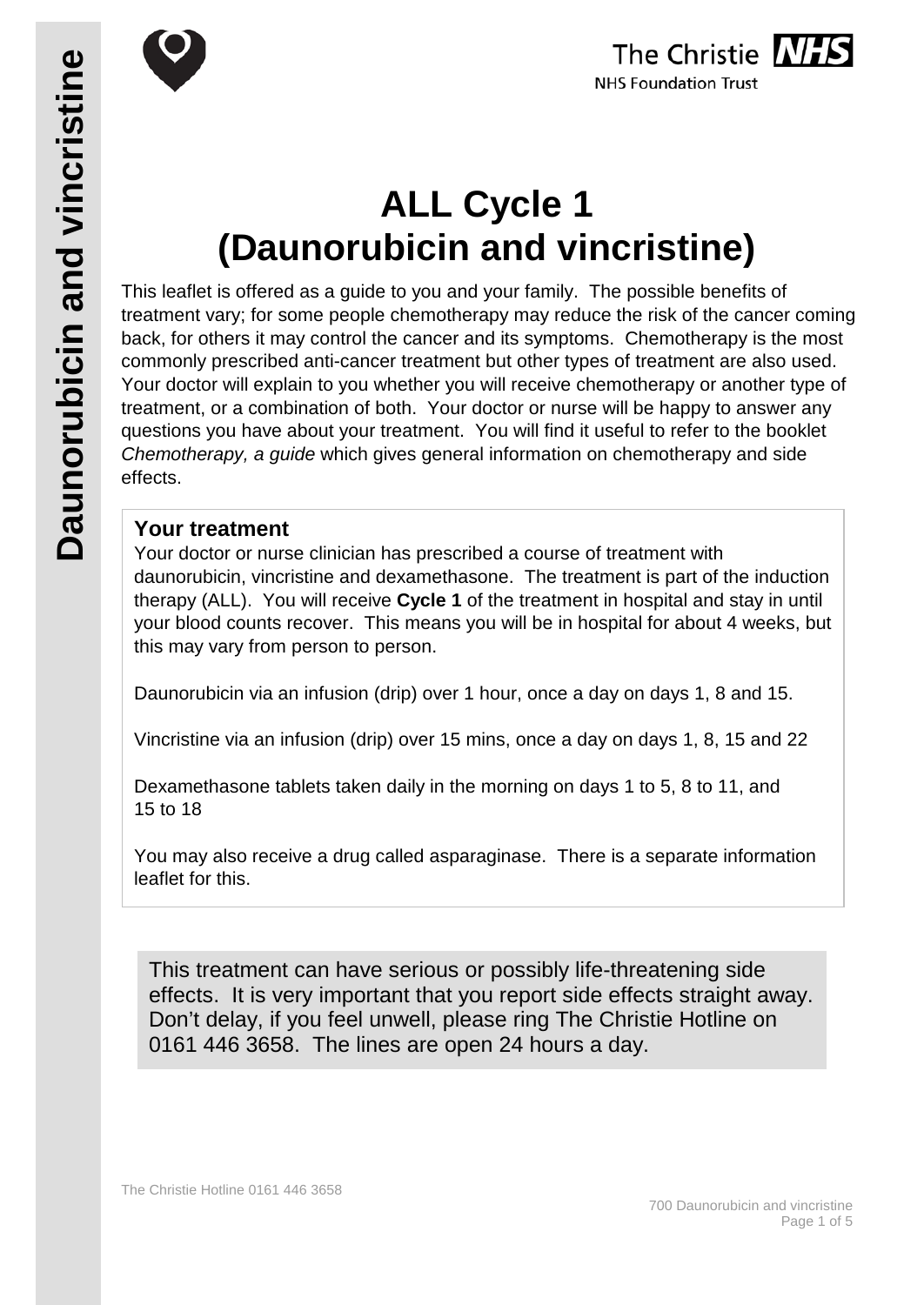# **Possible side effects**

Chemotherapy can cause many different side effects. Some are more likely to occur than others. Everyone is different and not everyone gets all the side effects. Most side effects are usually temporary, but in some rare cases they can be life-threatening. It is important to tell your hospital doctor or nurse about any side effects so they can be monitored and, where possible, treated.

#### **Common side effects (more than 1 in 10)**

#### • **Increased risk of serious infection**

You are vulnerable to infection while you are having chemotherapy. Minor infections can become life-threatening in a matter of hours if left untreated. Symptoms of infection include fever, shivering, sweats, sore throat, diarrhoea, discomfort when you pass urine, cough or breathlessness. We recommend that you use a digital thermometer so you can check your temperature. You can buy one from your local chemist.

#### **If you feel unwell, you have symptoms of an infection or your temperature is 37.5ºC or above or below 36ºC contact The Christie Hotline straight away**.

• **Daunorubicin** because of its red colour this may discolour your urine red or pink for the first few times following treatment. This is perfectly normal and nothing to worry about.

#### • **Anaemia (low number of red blood cells)**

While having this treatment you may become anaemic. This may make you feel tired and breathless. Let your doctor or nurse know if these symptoms are a problem. You may need a blood transfusion.

#### • **Bruising or bleeding**

This treatment can reduce the production of platelets which help the blood clot. Let your doctor know if you have any unexplained bruising or bleeding, such as nosebleeds, bloodspots or rashes on the skin, and bleeding gums. You may need a platelet transfusion.

You will have a routine blood test every day while you are in hospital to monitor the effects of the chemotherapy**,** but please tell your nurse if you experience any of the symptoms listed above.

#### • **Nausea and vomiting (sickness)**

The severity of this varies from person to person. Anti-sickness medication will be given along with your chemotherapy to prevent this. If you continue to feel or be sick, tell your nurse because your anti-sickness medication may need to be changed or increased.

#### • **Lethargy**

Some chemotherapy may make you feel tired and lacking in energy. It can be frustrating when you feel unable to cope with routine tasks. If you do feel tired, take rest when necessary. Gentle exercise such as walking can be beneficial.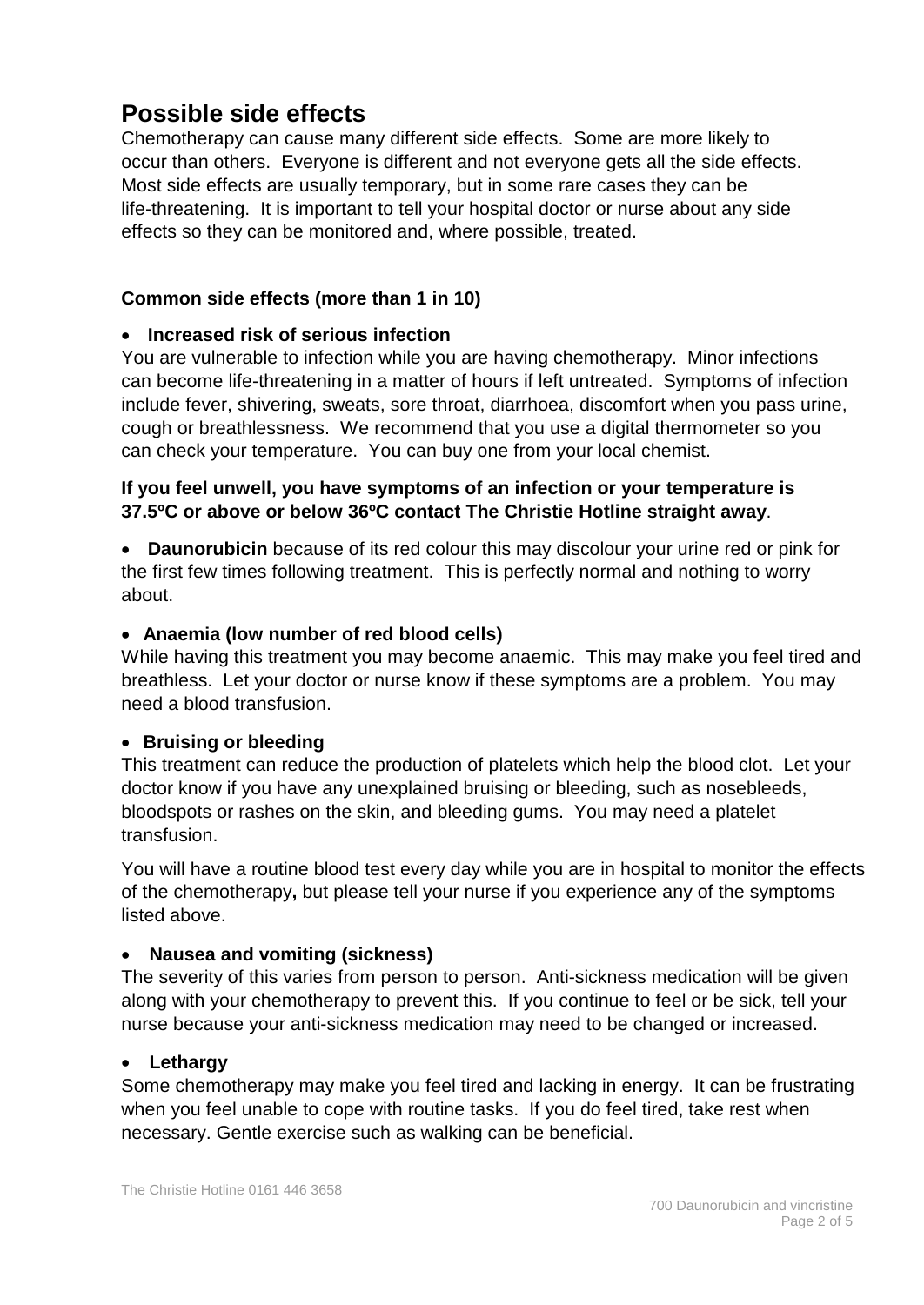#### • **Constipation**

Vincristine and some anti-sickness tablets can cause constipation. Try to drink plenty of fluids and eat foods high in fibre. Report this to your hospital doctor who may prescribe a suitable laxative. Ask the staff for a copy of 'Eating: Help Yourself' which has useful ideas about diet when you are having treatment.

#### • **Mood changes**

Dexamethasone tablets can affect your mood. This may result in mood swings and irritability. You may also have difficulty in sleeping. You may feel very energetic and have a good appetite when you take the tablets, and then lethargic and low in mood when you stop. If you experience this side effect and find it hard to tolerate you should discuss it with your doctor.

#### • **Blood sugar**

Dexamethasone can cause your blood sugar to rise. If you are diabetic then you may need to increase the dose of any diabetic medication you take (insulin or tablets). You should discuss this with your doctor before starting the chemotherapy. Dexamethasone can also induce diabetes in people not known to have this disease. This is normally reversible although you may need to take some diabetic medication while you are having chemotherapy.

#### **Uncommon side effects (less than 1 in 10)**

#### • **Hair loss**

It is likely that you will lose your hair and this may be total. The hair falls out gradually 10 to 14 days following your first course of treatment. The time scale varies from person to person. Please remember that this is a temporary side effect and your hair will grow back when your treatment is completed. If you would like an appointment with the wig service, this can be arranged for you. Ask the staff for a copy of the 'Wig Fitting Service'.

#### • **Sore mouth**

Your mouth may become sore or dry, or you may notice small mouth ulcers during this treatment. Drinking plenty of fluids and cleaning your teeth regularly and gently with a soft toothbrush can help to reduce the risk of this happening. We can prescribe a mouthwash for you to use during treatment. You can dilute this with water if your mouth is sore. Ask your doctor or nurse for further advice. There is also general mouth care information in the chemotherapy booklet. If you continue to have a sore mouth, please contact The Christie Hotline.

Occasionally during treatment you may experience a **strange taste**, sometimes described as metallic or bitter. A strongly flavoured sweet or mint will help to disguise this.

#### **Rare side effects (less than 1 in 100)**

#### • **Irregular heart beats**

Occasionally this can happen as a result of the daunorubicin. It is quite rare if your heart is healthy and is usually reversible. Please make sure you tell a doctor is your heart beat feels different from normal or you have pains in the chest.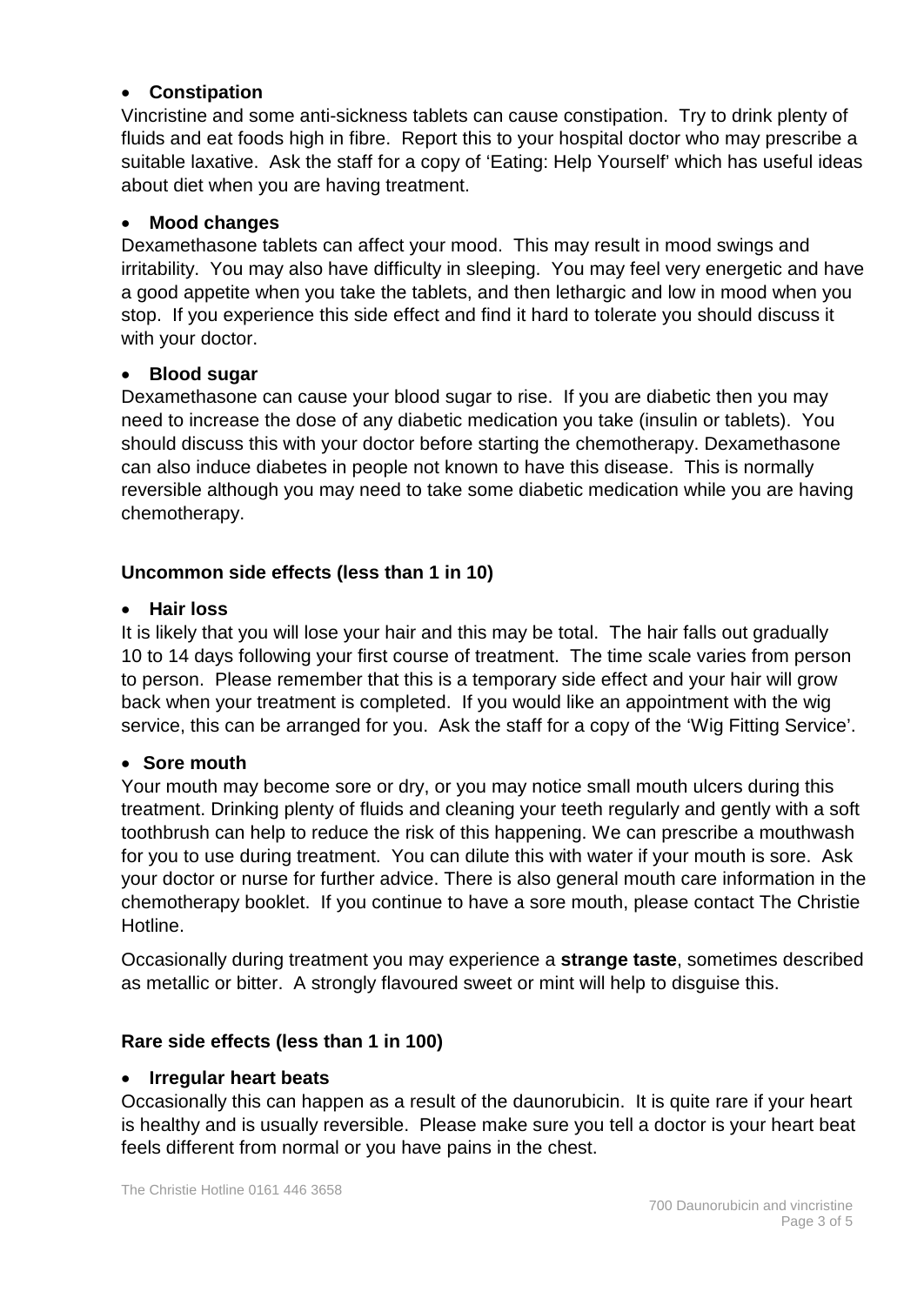#### • **Tingling & numbness in the fingers or toes**

This is usually only mild and temporary. It can last for some time or become permanent. Please report these symptoms to your doctor on your next hospital visit**.**

#### • **Skin changes**

Sometimes as a result of the chemotherapy, your skin may appear **darker** in colour or lightly tanned, especially around the joints. This is known as hyperpigmentation. The skin will return to normal when treatment is finished. Some chemotherapy can make your skin more **sensitive to the sun** than usual. Sit in the shade, avoid too much sun and use a sunblock cream. Asian and African-Caribbean people may develop noticeable light patches on their skin.

#### **Serious and potentially life threatening side effects**

In a small proportion of patients chemotherapy can result in very severe side effects which may rarely result in death. The team caring for you will discuss the risk of these side effects with you.

# **Sex, contraception & fertility**

**Protecting your partner and contraception:** We recommend that you or your partner use a condom during sexual intercourse while you are having the course of chemotherapy. Chemotherapy is dangerous to unborn babies and this will also protect you and your partner from any chemotherapy drugs that may be present in semen and in the vagina. If you suspect that you may be pregnant please tell your doctor immediately.

**Fertility:** This chemotherapy may affect your ability to have children. Your doctor or nurse should have discussed this with you. If not, please ask them before you start treatment.

# **Late side effects**

Some side effects may become evident only after a number of years. In reaching any decision with you about treatment, the potential benefit you receive from treatment will be weighed against the risks of serious long term side effects to the heart, lungs, kidneys and bone marrow. With some drugs there is also a small but definite risk of developing another cancer. If any of these problems specifically applies to you, the doctor will discuss these with you and note this on your consent form.